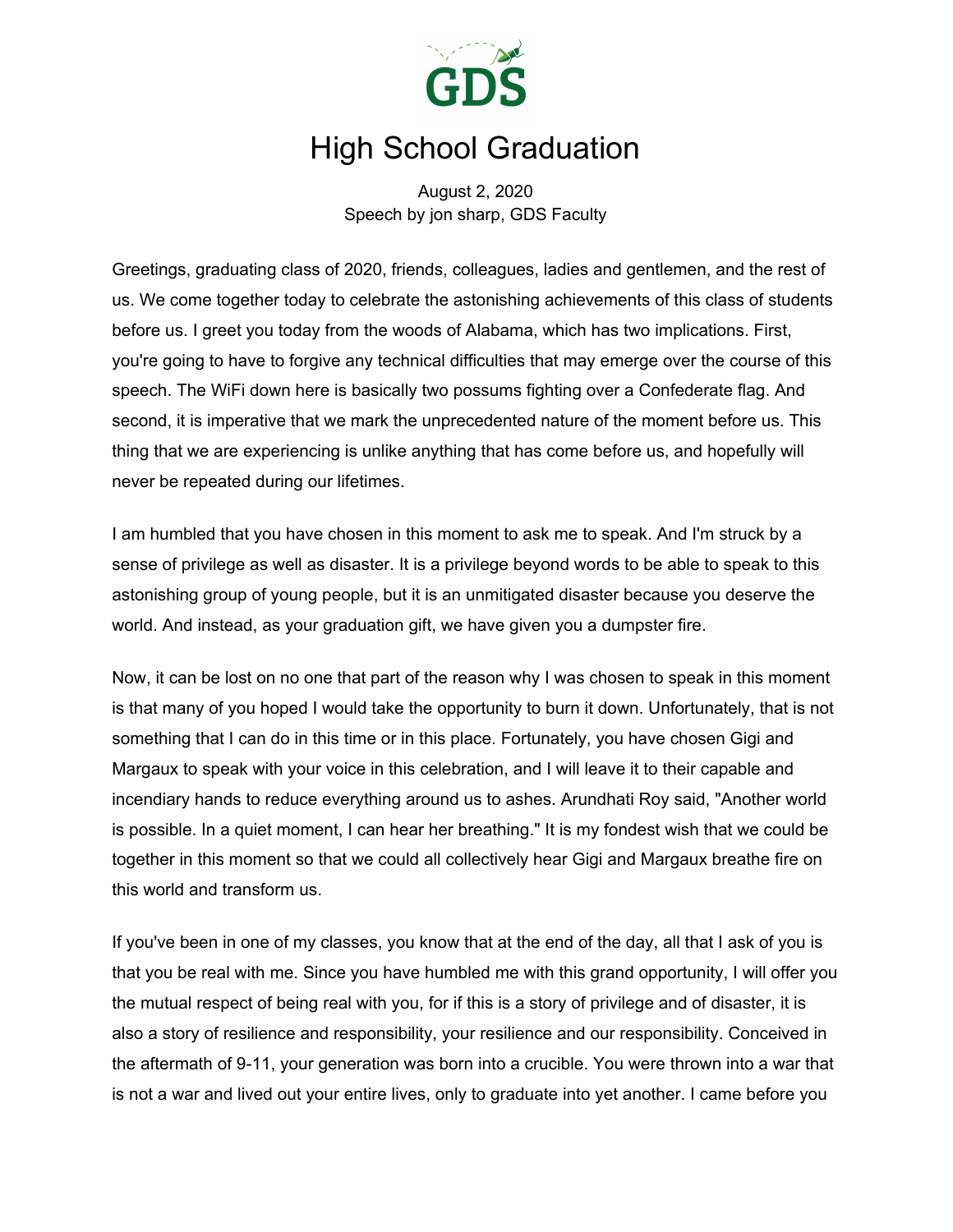three years ago to say that the second American Civil War was already underway. I take no pleasure in returning three years later to point out the way that it is metastasizing in front of our very eyes.

In the time that elapses between when I record the speech and when you view it, thousands of people in this country will die. That is a tragedy, but it can also not obscure the fact that leading up to this speech and throughout the history of this country, thousands upon thousands have died from the chronic pandemic that is anti-Black racism. Black Lives Matter. I say this not because it is the slogan of the moment, nor because I am ensorcelled by the spectacle of Black death and suffering that surrounds us in our current environment. I say this instead because there is never a moment in which it is inappropriate. I say this instead because there has never been a moment in all of our history, in which it has been possible to take the statement Black Lives Matter for granted. Sit with that for just a moment.

You thought you were going to get jokes. I don't blame you. Part of the other reason that I was chosen to speak in this moment is because people think that I bring the funny. However, if you were expecting amusing anecdotes about sourdough or an extended pitch for my OnlyFans, you were mistaken. I say not merely no in this moment to those things, but hell to the no. There's only the truth now. And the truth is that we're living through a thing that your grandkids will tell their grandkids about.

When we study the genuinely transformative moments in human history, we are frequently called upon to imagine, what would we do in those moments? What would you do if you were on the front line? What would you do if they showed up at your door? When you ask yourself that question now, you are asking: What will I do today? What will I do tomorrow? We are living through one of those times, and it is tragic. But at the same time, it offers us a possibility. Arundhati Roy said another world is possible, but I offer you this instead. Another end of the world is possible. The world that comes, the world that is to come, will be the world of your making.

That is a terrible responsibility. That is an incredibly inappropriate thing for us to have handed you. You should be celebrating carelessly. You should be moving on to the next stage of your lives without concern for the world around you. This is one of the few moments when you should celebrate yourselves exclusively and only. However, you have been tasked by history. You have